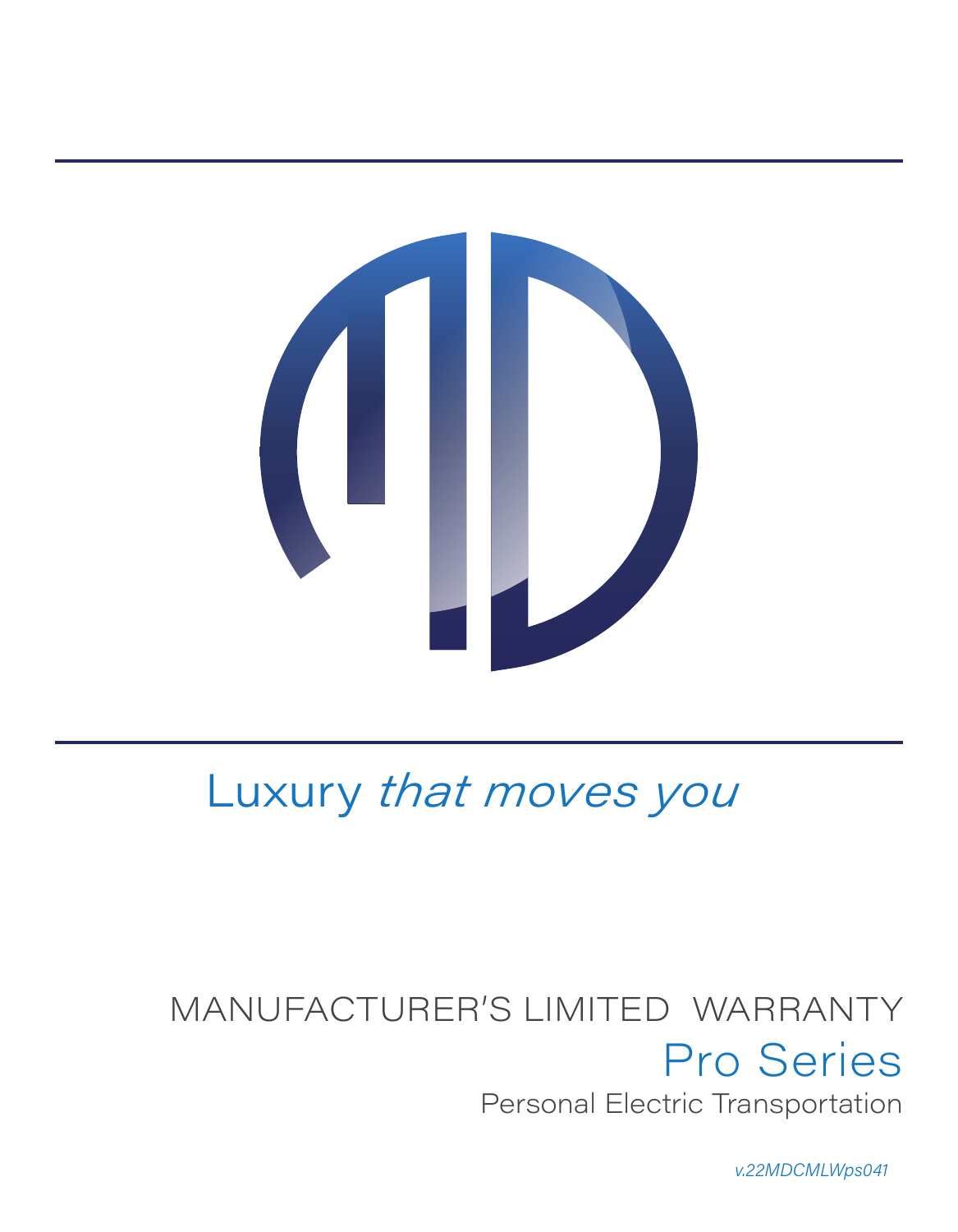#### Manufacturer's Limited Warranty

MD Carts, Inc. ("MANUFACTURER") warrants your new Pro Series Personal Electric Vehicle against defects in material and workmanship for two (2) years from the date of purchase, subject to the exclusions listed below. This Limited Warranty is extended to the original purchaser only and terminates upon transfer of ownership.

# Original Equipment and Labor Coverage:

If the manufacturer determines any original part is defective during the warranty period, MD Carts Inc. will, at its option, repair or replace the part at no charge, subject to the restrictions and exclusions in this Limited Warranty. The manufacturer may, at its sole discretion, repair rather than replace a part, provide a factory reconditioned part, or new part from an alternate supplier. Any replacement part is warranted for the remainder of the original warranty period.

## To Obtain Warranty Service:

To file a warranty claim, please call 844-MD Carts (844) 632-2787, Monday - Friday from 9 am to 5 pm EST. When you call, please be prepared to provide the dealer name, date of purchase, serial number, manufacture date code, and a detailed description of the problem.

#### Exclusions:

Routine maintenance, regularly scheduled service, transporting the vehicle for warranty service, damage or failure that is the result of improper storage, transport, or towing are not covered under the warranty.

This Limited Warranty excludes any failure not caused by a defect in material and workmanship, including but not limited to, abuse or improper handling, accident, collision, corrosion, cosmetic damage or deterioration, improper maintenance, normal wear and tear, acts of nature, fire, or explosion.

This limited warranty does not cover failures, damage, or subsequent damage to:

Any vehicle, component, or part that has been altered, modified, neglected, improperly maintained or used for purposes for which it was not designed:

Electrical components, including the battery charger, caused by fluctuations in the electrical current;

Use of modified or after market components, accessories or attachments;

Unauthorized repairs during the warranty period or repairs made after the warranty expires.

No coverage is provided for consumable components, general wear items, or any parts exposed to friction surfaces, stresses, environmental conditions for which they were not designed or intended, including but not limited to:

Fuses / Circuit breakers Finished and unfinished surfaces

Wheels and tires **Seat components / Upholstery** Bushings / Bearings<br>Seat Circuit breakers **Seat Communished and unfinished surfaces** Sealants / Lubricants Light bulbs / Sealed beam lamps Suspension / Brake / Steering components

# Battery & Charger Limitations & Exclusions:

The Warranty Period is determined by the amp hours recorded by the on board controller. Coverage is not provided for failures, damage, or subsequent damage caused by:

Lack of maintenance, abuse or neglect Over charging or under charging Filling batteries with contaminated water Failure to maintain water levels Corrosion **Freezing** 

Use of an unapproved battery charger Loose battery tie downs, cables, and /or terminals

Installation of after market parts or accessories that are not connected to the complete battery pack automatically terminates all warranties for the entire battery pack.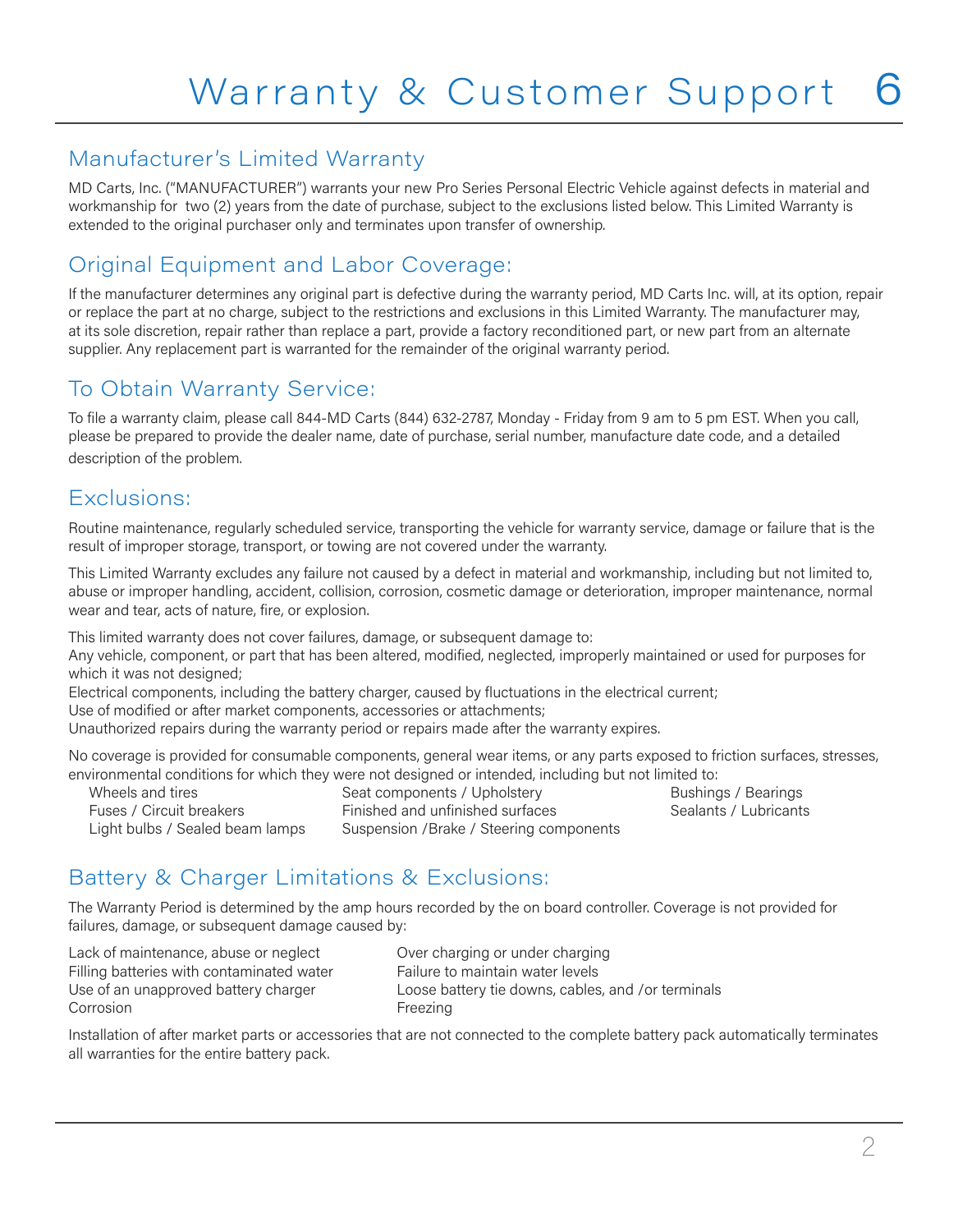#### Vehicle Storage:

Vehicle storage facilities must provide all of the following:

- Ample electrical capacity for the number of vehicles in storage.
- A dedicated GFCI protected outlet with an appropriately rated circuit breaker for each vehicle.
- A separate charger for each vehicle.
- Adequate fresh air circulating to exchange the air at least 5 times every hour.
- If an energy management system is utilized, the timer setting must make electricity available for a minimum of 14 hours.

#### Termination:

MD Carts, Inc may, at its discretion, terminate or limit the warranty if the vehicle or the battery charger: Show signs routine maintenance has not been performed.

Show signs of any alteration outside the manufacturer's recommendations, including but not limited to tires, the on board controller, speed braking system, electrical system, passenger capacity or seating.

Is stored in a facility that does not have a dedicated GFCI protected outlet and separate battery charger for each vehicle, uses an unapproved battery charger, or an extension cord to connect battery chargers.

All warranties are immediately terminated if MD Carts, Inc determines the on board control unit has been altered, repaired or replaced and the actual mileage or ampere hours of the battery cannot be determined.

ANY CHANGES OR MODIFICATIONS TO THE VEHICLE OR BATTERY CHARGER THAT ALTER THE WEIGHT DISTRIBUTION OR STABILITY OF THE VEHICLE, INCREASE THE VEHICLE'S SPEED, OR ALTER THE OUTPUT OF THE BATTERY CHARGER BEYOND FACTORY SPECIFICATIONS CAN RESULT IN PROPERTY DAMAGE, PERSONAL INJURY OR DEATH. MD CARTS EXPRESSLY DISCLAIMS RESPONSIBILITY FOR ANY ALTERATIONS, MODIFICATIONS, OR CHANGES THAT ADVERSELY IMPACT THE SAFE OPERATION OF THE VEHICLE OR THE BATTERY CHARGER. ALL WARRANTIES TERMINATE IMMEDIATELY IF MD CARTS, INC DETERMINES ANY SUCH CHANGES OR MODIFICATIONS HAVE BEEN MADE.

## Limitations, Legal Rights, & Remedy:

This Limited Warranty provides no coverage for personal loss or expense, including mileage, transportation costs, shipping or handling fees, pick up or delivery, replacement rentals, loss of use, loss or profits, or loss of vacation or personal time.

In the event of a defect in material or workmanship in the vehicle, any part, component, or battery charger during the applicable warranty period, the sole and exclusive remedy shall be, at MD Carts, Inc. sole option, to repair or replace the defective part. This exclusive remedy will not be deemed to have failed of its essential purpose as long as MD Carts, Inc. makes a reasonable effort to repair or replace the defective part. In no case shall MD Carts, Inc. have any liability to the purchaser or any third party for incidental, consequential, punitive, or special damages of any description, whether arising out of an express or implied warranty or any other contract, negligence, other tort, or otherwise. The exclusion of consequential, incidental, and special damages is independent from and shall survive any finding that the exclusive remedy failed of its essential purpose.

This Limited Warranty is the sole and exclusive warranty provided for the vehicle and battery charger. All warranties, express or implied, including those for merchantability and fitness for a particular purpose, which exceed the duration of this written warranty are excluded and expressly disclaimed by MD Carts, Inc.

Some states do not permit the exclusion or limitation of incidental or consequential damages or allow limitations on the duration of implied warranties, so the above limitations or exclusions may not apply to you. This Limited Warranty gives you specific legal rights. You may also have other rights which vary from state to state.